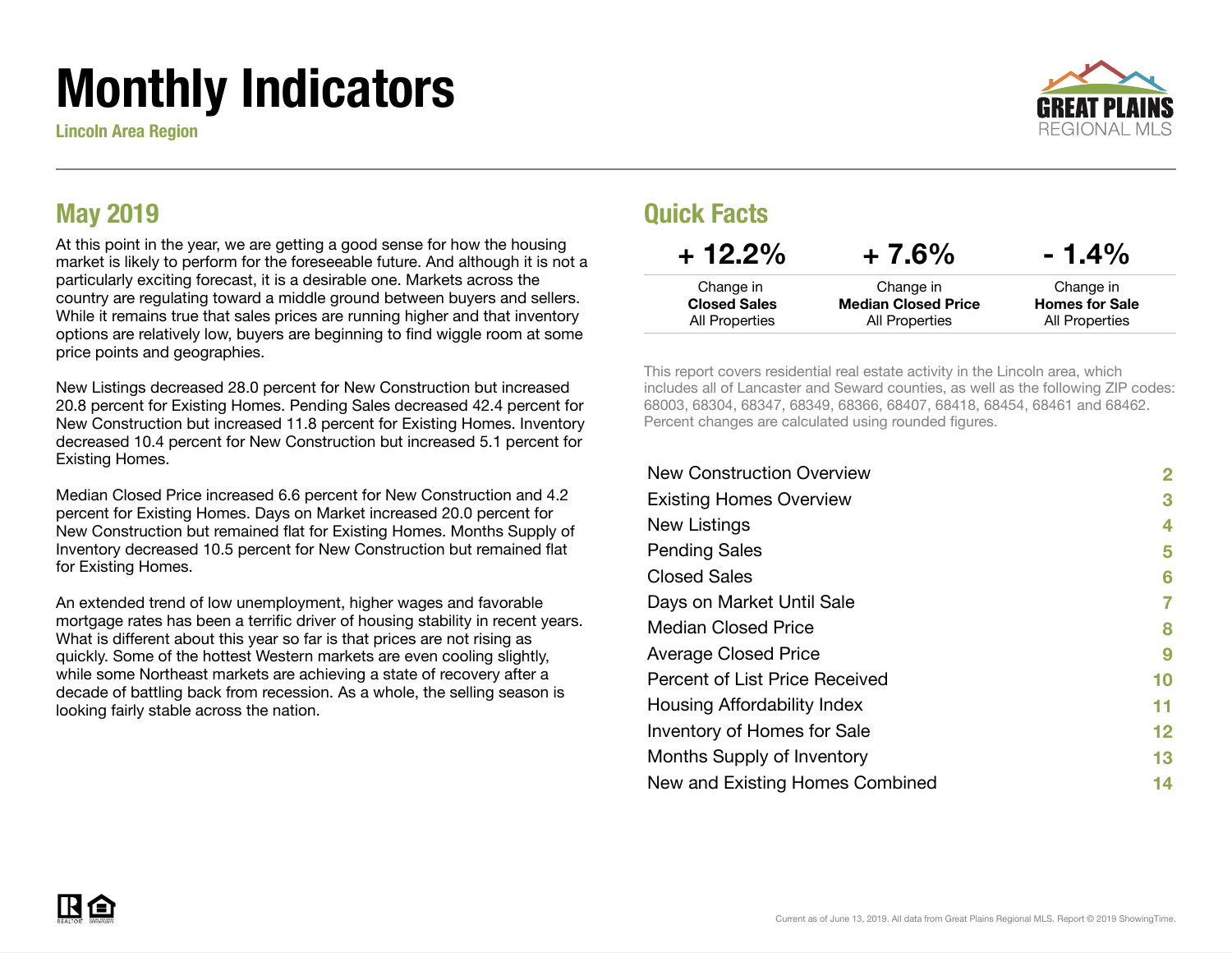### New Construction Overview

Key metrics by report month and for year-to-date (YTD) starting from the first of the year. New Construction properties only.



| <b>Key Metrics</b>                    | <b>Historical Sparkbars</b>                                          | 5-2018    | 5-2019    | % Change | <b>YTD 2018</b> | <b>YTD 2019</b> | % Change |
|---------------------------------------|----------------------------------------------------------------------|-----------|-----------|----------|-----------------|-----------------|----------|
| <b>New Listings</b>                   | $5 - 2017$<br>11-2017<br>$5 - 2018$<br>$5 - 2019$<br>11-2018         | 161       | 116       | $-28.0%$ | 653             | 528             | $-19.1%$ |
| <b>Pending Sales</b>                  | $5 - 2017$<br>$11 - 2017$<br>$5 - 2018$<br>$11 - 2018$<br>$5 - 2019$ | 85        | 49        | $-42.4%$ | 363             | 301             | $-17.1%$ |
| <b>Closed Sales</b>                   | $5 - 2017$<br>$5 - 2018$<br>11-2018<br>$5 - 2019$<br>$11 - 2017$     | 60        | 68        | $+13.3%$ | 264             | 292             | $+10.6%$ |
| Days on Market Until Sale             | $5 - 2017$<br>$11 - 2017$<br>$5 - 2018$<br>$11 - 2018$<br>$5 - 2019$ | 50        | 60        | $+20.0%$ | 48              | 57              | $+18.8%$ |
| <b>Median Closed Price</b>            | $5 - 2018$<br>$5 - 2017$<br>$11 - 2017$<br>$11 - 2018$<br>$5 - 2019$ | \$283,475 | \$302,225 | $+6.6%$  | \$294,536       | \$300,000       | $+1.9%$  |
| <b>Average Closed Price</b>           | $5 - 2017$<br>$11 - 2017$<br>$5 - 2018$<br>$11 - 2018$<br>$5 - 2019$ | \$314,417 | \$313,211 | $-0.4%$  | \$306,111       | \$308,554       | $+0.8%$  |
| <b>Percent of List Price Received</b> | $5 - 2017$<br>11-2017<br>$5 - 2018$<br>11-2018<br>$5 - 2019$         | 100.6%    | 101.4%    | $+0.8%$  | 100.7%          | 100.7%          | 0.0%     |
| <b>Housing Affordability Index</b>    | $5 - 2017$<br>$11 - 2017$<br>$5 - 2018$<br>$11 - 2018$<br>$5 - 2019$ | 110       | 104       | $-5.5%$  | 106             | 105             | $-0.9%$  |
| <b>Inventory of Homes for Sale</b>    | $5 - 2017$<br>11-2017<br>$5 - 2018$<br>$11 - 2018$<br>$5 - 2019$     | 335       | 300       | $-10.4%$ |                 |                 |          |
| <b>Months Supply of Inventory</b>     | $5 - 2017$<br>$5 - 2018$<br>$11 - 2018$<br>$5 - 2019$<br>11-2017     | 5.7       | 5.1       | $-10.5%$ |                 |                 |          |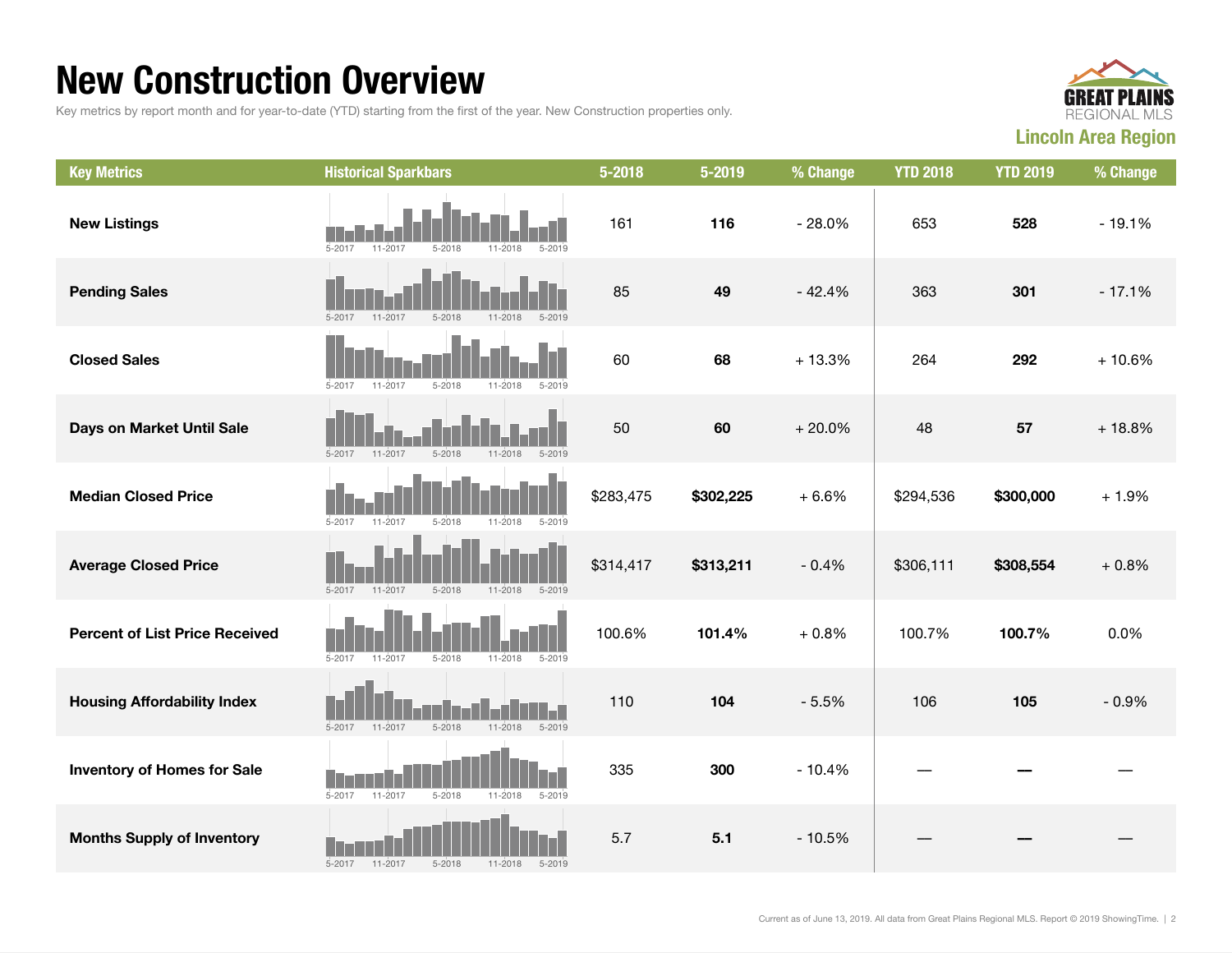## Existing Homes Overview

Key metrics by report month and for year-to-date (YTD) starting from the first of the year. Existing Homes properties only.



| <b>Key Metrics</b>                    | <b>Historical Sparkbars</b>                                          | 5-2018    | 5-2019    | % Change | <b>YTD 2018</b> | <b>YTD 2019</b> | % Change |
|---------------------------------------|----------------------------------------------------------------------|-----------|-----------|----------|-----------------|-----------------|----------|
| <b>New Listings</b>                   | $5 - 2018$<br>$5 - 2017$<br>11-2017<br>11-2018<br>$5 - 2019$         | 505       | 610       | $+20.8%$ | 1,923           | 2,187           | $+13.7%$ |
| <b>Pending Sales</b>                  | $5 - 2018$<br>$5 - 2019$<br>$5 - 2017$<br>$11 - 2017$<br>$11 - 2018$ | 374       | 418       | $+11.8%$ | 1,610           | 1,734           | $+7.7%$  |
| <b>Closed Sales</b>                   | $5 - 2017$<br>11-2017<br>$5 - 2018$<br>$11 - 2018$<br>$5 - 2019$     | 349       | 391       | $+12.0%$ | 1,322           | 1,417           | $+7.2%$  |
| Days on Market Until Sale             | $11 - 2018$<br>$5 - 2019$<br>$5 - 2017$<br>$11 - 2017$<br>$5 - 2018$ | 19        | 19        | 0.0%     | 26              | 28              | $+7.7%$  |
| <b>Median Closed Price</b>            | $5 - 2017$<br>$11 - 2017$<br>$5 - 2018$<br>$11 - 2018$<br>$5 - 2019$ | \$180,000 | \$187,500 | $+4.2%$  | \$176,000       | \$180,000       | $+2.3%$  |
| <b>Average Closed Price</b>           | $5 - 2017$<br>$5 - 2018$<br>11-2017<br>$11 - 2018$<br>$5 - 2019$     | \$220,872 | \$218,943 | $-0.9%$  | \$210,071       | \$208,823       | $-0.6%$  |
| <b>Percent of List Price Received</b> | $5 - 2018$<br>$5 - 2017$<br>11-2017<br>$11 - 2018$<br>$5 - 2019$     | 99.9%     | 99.4%     | $-0.5%$  | 99.0%           | 98.4%           | $-0.6%$  |
| <b>Housing Affordability Index</b>    | $5 - 2019$<br>$5 - 2017$<br>11-2017<br>$5 - 2018$<br>$11 - 2018$     | 173       | 168       | $-2.9%$  | 177             | 175             | $-1.1%$  |
| <b>Inventory of Homes for Sale</b>    | $5 - 2017$<br>11-2017<br>$5 - 2018$<br>11-2018<br>$5 - 2019$         | 469       | 493       | $+5.1%$  |                 |                 |          |
| <b>Months Supply of Inventory</b>     | 11-2017<br>$5 - 2018$<br>$11 - 2018$<br>$5 - 2017$<br>$5 - 2019$     | 1.5       | $1.5$     | 0.0%     |                 |                 |          |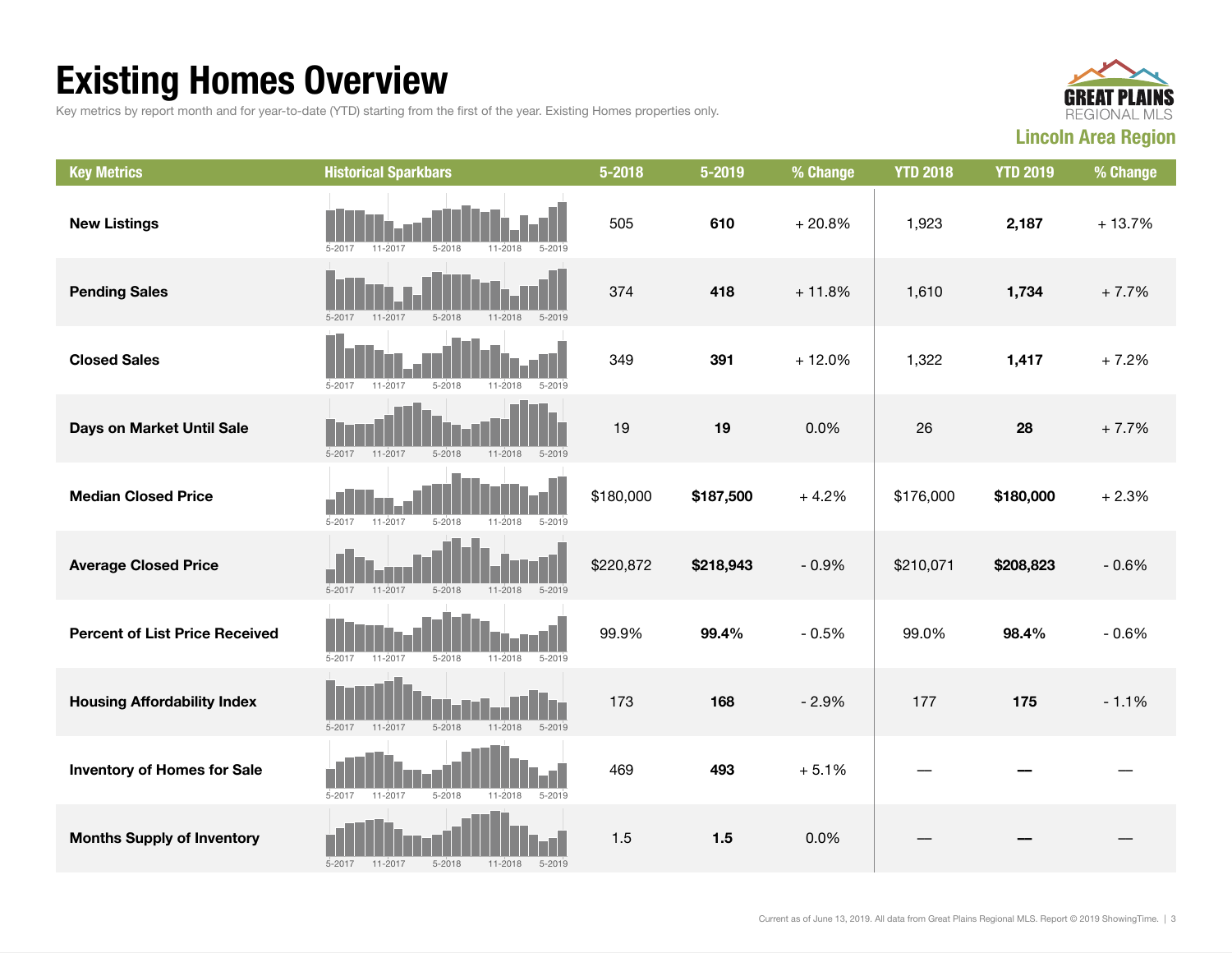## New Listings

A count of the properties that have been newly listed on the market in a given month.





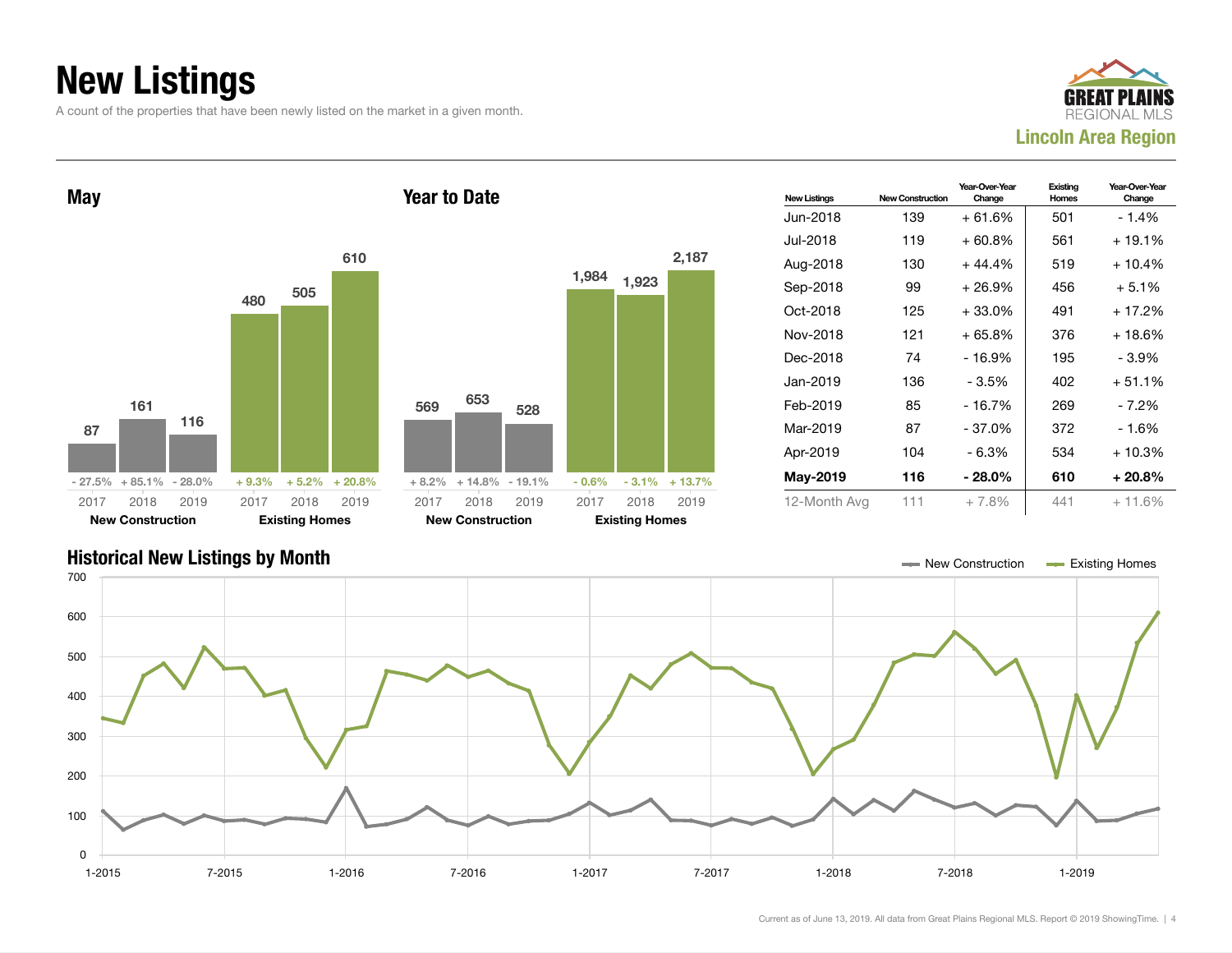### Pending Sales

A count of the properties on which offers have been accepted in a given month.





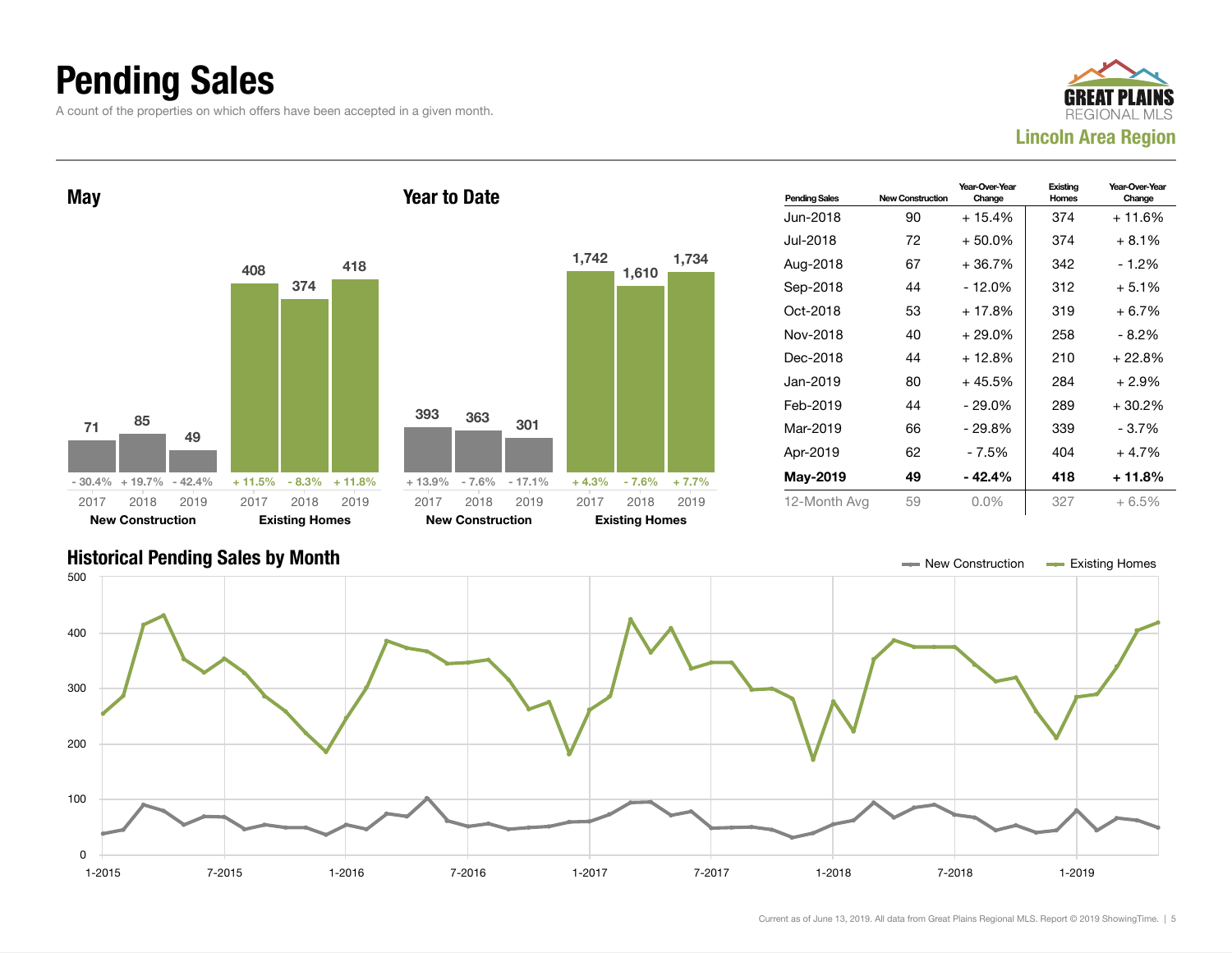### Closed Sales

A count of the actual sales that closed in a given month.





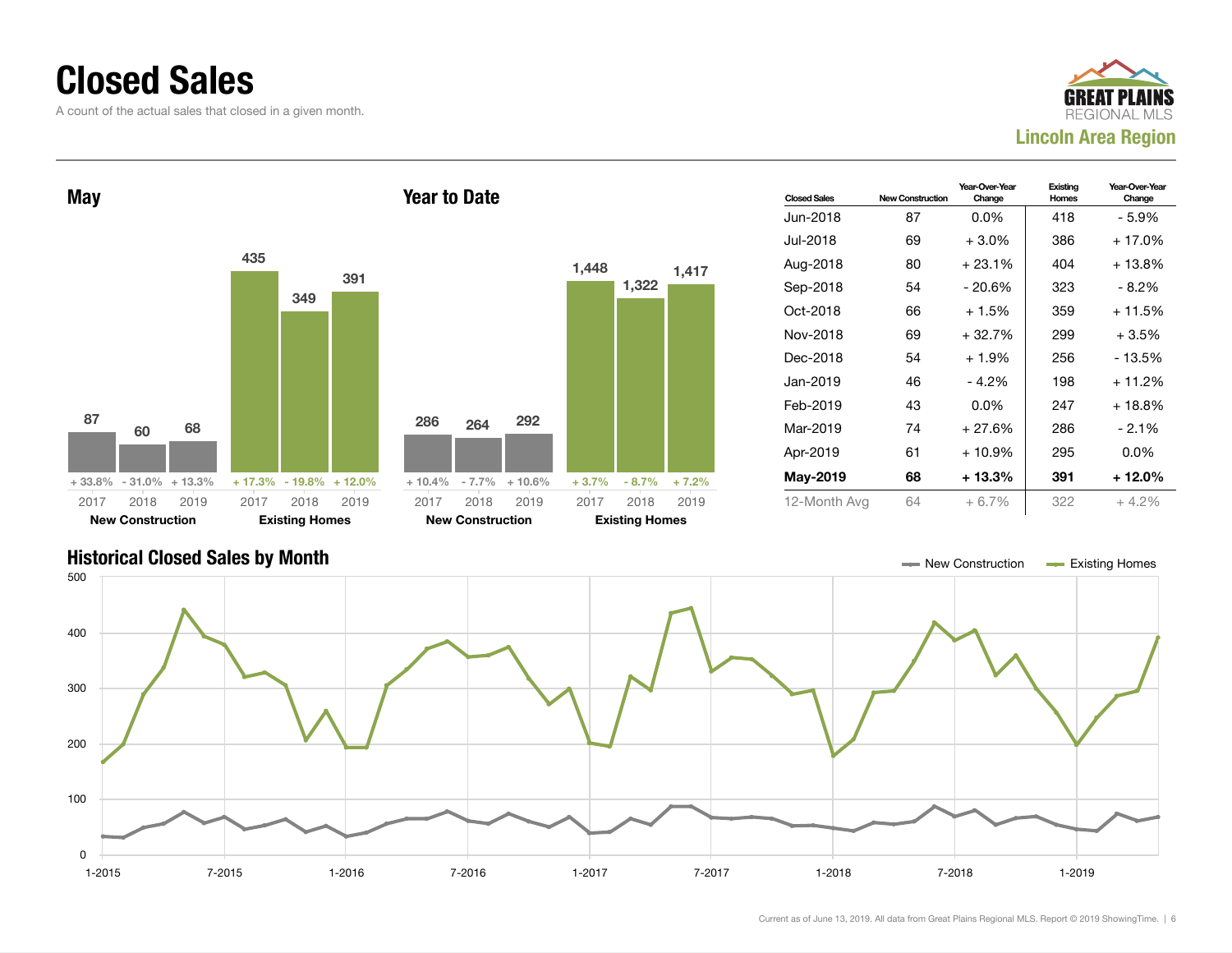### Days on Market Until Sale

Average number of days between when a property is listed and when an offer is accepted in a given month.





| Days on Market | <b>New Construction</b> | Year-Over-Year<br>Change | Existing<br>Homes | Year-Over-Year<br>Change |
|----------------|-------------------------|--------------------------|-------------------|--------------------------|
| Jun-2018       | 53                      | $-30.3%$                 | 17                | - 5.6%                   |
| Jul-2018       | 69                      | - 4.2%                   | 13                | $-23.5%$                 |
| Aug-2018       | 52                      | $-24.6%$                 | 17                | - 5.6%                   |
| Sep-2018       | 65                      | - 8.5%                   | 19                | $+5.6%$                  |
| Oct-2018       | 54                      | $+31.7%$                 | 22                | $0.0\%$                  |
| Nov-2018       | 36                      | $-30.8\%$                | 21                | - 12.5%                  |
| Dec-2018       | 56                      | $+21.7%$                 | 32                | $+6.7%$                  |
| Jan-2019       | 39                      | $+8.3%$                  | 36                | $+16.1%$                 |
| Feb-2019       | 50                      | $+35.1%$                 | 33                | - 2.9%                   |
| Mar-2019       | 51                      | $0.0\%$                  | 33                | $+17.9%$                 |
| Apr-2019       | 78                      | $+23.8%$                 | 26                | $+8.3%$                  |
| May-2019       | 60                      | $+20.0\%$                | 19                | $0.0\%$                  |
| 12-Month Avg*  | 55                      | $-3.5\%$                 | 23                | $+0.5\%$                 |

### Historical Days on Market Until Sale by Month New York New York New York New York New Construction Access Existing Homes

\* Days on Market for all properties from June 2018 through May 2019. This is not the average of the individual figures above.

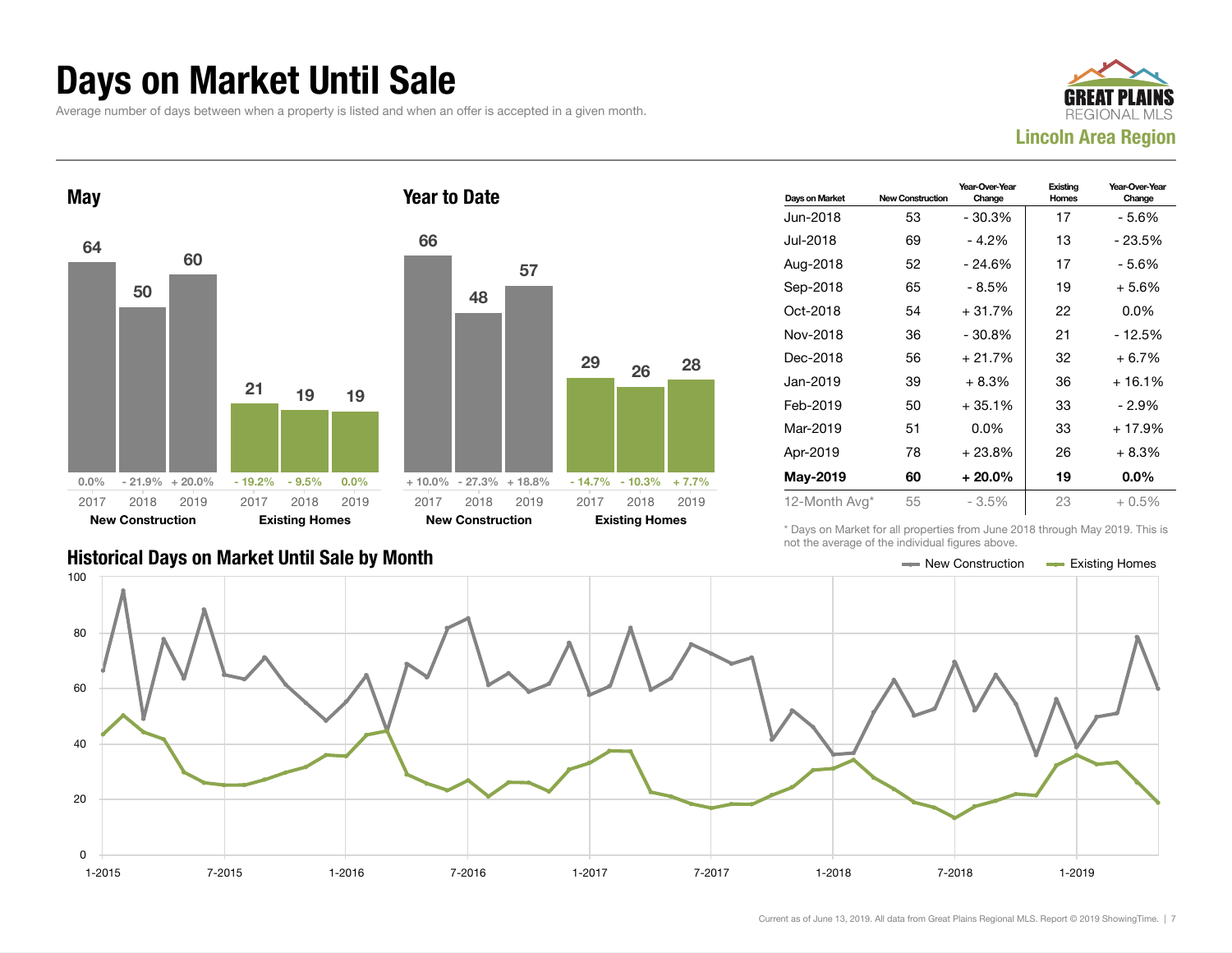### Median Closed Price

Point at which half of the sales sold for more and half sold for less, not accounting for seller concessions, in a given month.

Year to Date



May



\$283,757 \$294,536 \$300,000  $+ 16.2\% + 3.8\% + 1.9\%$ \$156,500 \$176,000 \$180,000 + 6.5% + 12.5% + 2.3% 2017 New Construction 2018 2019 2017 Existing Homes 2018 2019

| <b>Median Closed Price</b> | <b>New Construction</b> | Year-Over-Year<br>Change | Existing<br>Homes | Year-Over-Year<br>Change |
|----------------------------|-------------------------|--------------------------|-------------------|--------------------------|
| Jun-2018                   | \$306,900               | $+2.3%$                  | \$190,625         | + 10.8%                  |
| Jul-2018                   | \$320,000               | $+20.8\%$                | \$184,750         | + 5.3%                   |
| Aug-2018                   | \$297,975               | + 18.4%                  | \$185,300         | + 5.9%                   |
| Sep-2018                   | \$275,000               | $+16.4%$                 | \$179,900         | $+3.4%$                  |
| Oct-2018                   | \$293,500               | $+8.3%$                  | \$178,000         | $+6.3%$                  |
| Nov-2018                   | \$282,649               | $+5.4%$                  | \$180,000         | + 7.8%                   |
| Dec-2018                   | \$278,026               | - 4.4%                   | \$179,950         | + 13.2%                  |
| Jan-2019                   | \$300,718               | $+5.8%$                  | \$177,375         | + 8.5%                   |
| Feb-2019                   | \$291.600               | $-10.2%$                 | \$169,000         | - 2.3%                   |
| Mar-2019                   | \$293,250               | - 3.3%                   | \$172,000         | - 3.9%                   |
| Apr-2019                   | \$330,000               | $+8.9\%$                 | \$185,000         | + 2.8%                   |
| May-2019                   | \$302,225               | $+6.6\%$                 | \$187,500         | $+4.2%$                  |
| 12-Month Avg*              | \$295,000               | + 4.0%                   | \$180,950         | $+5.2\%$                 |

\* Median Closed Price for all properties from June 2018 through May 2019. This is not the average of the individual figures above.

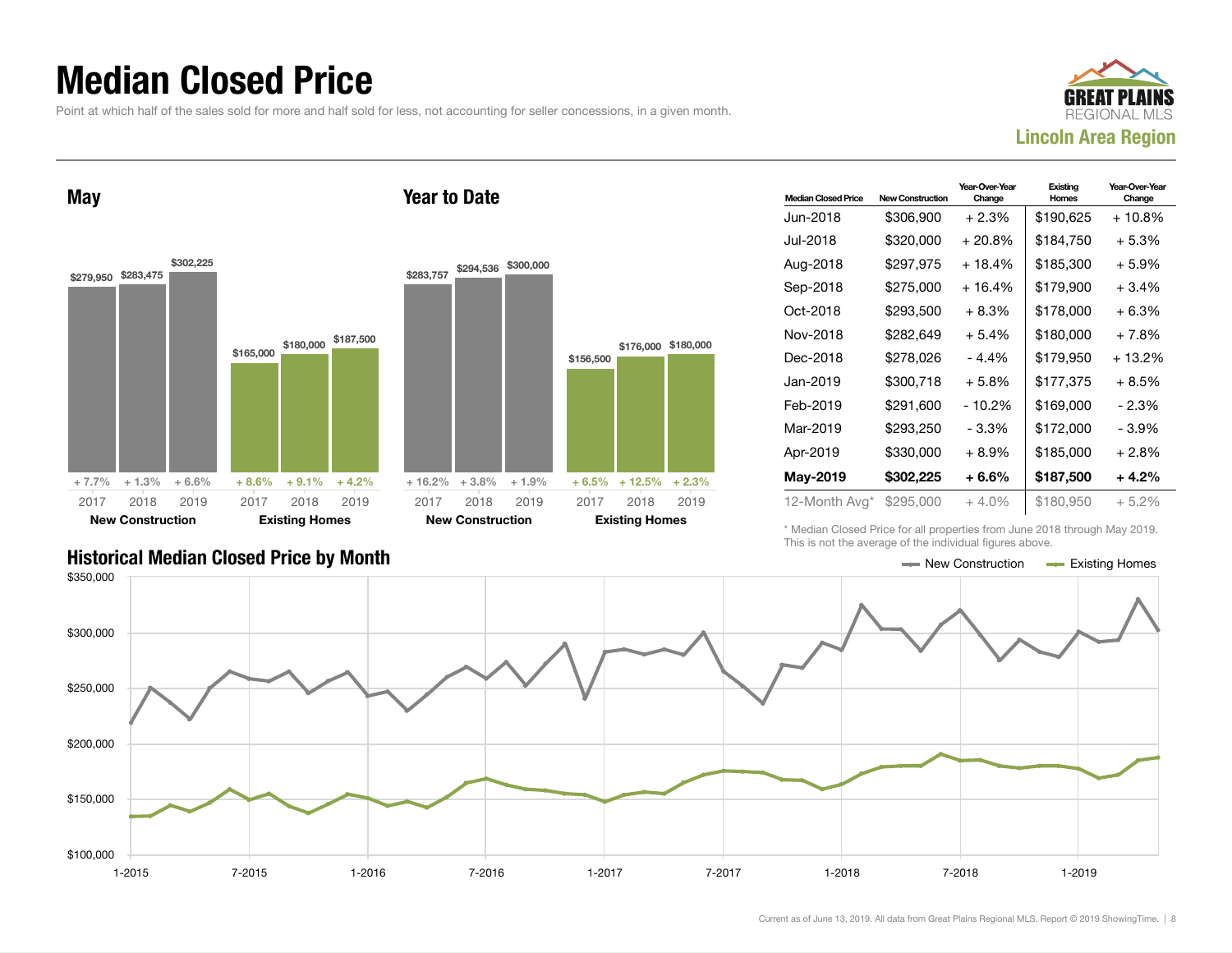### Average Closed Price

Average sales price for all closed sales, not accounting for seller concessions, in a given month.



May



Year to Date

| <b>Average Closed Price</b> | <b>New Construction</b> | Year-Over-Year<br>Change | Existing<br>Homes | Year-Over-Year<br>Change |
|-----------------------------|-------------------------|--------------------------|-------------------|--------------------------|
| Jun-2018.                   | \$307,072               | $+1.5%$                  | \$223,868         | + 7.2%                   |
| Jul-2018                    | \$324,826               | + 16.8%                  | \$214,877         | $+1.1\%$                 |
| Aug-2018                    | \$324,940               | + 19.1%                  | \$224,097         | + 9.0%                   |
| Sep-2018                    | \$277,755               | $+2.4%$                  | \$214,375         | + 5.8%                   |
| Oct-2018                    | \$305,161               | $-2.0\%$                 | \$196,518         | + 1.9%                   |
| Nov-2018                    | \$295,835               | $+2.6%$                  | \$208.595         | + 6.6%                   |
| Dec-2018                    | \$306.336               | $-0.8\%$                 | \$202.670         | + 3.2%                   |
| Jan-2019                    | \$297,657               | $+0.8%$                  | \$203,936         | +3.9%                    |
| Feb-2019                    | \$298,336               | $-10.5%$                 | \$201,268         | - 3.2%                   |
| Mar-2019                    | \$307,806               | $+4.0%$                  | \$205.730         | $-0.1\%$                 |
| Apr-2019                    | \$319,523               | $+8.0\%$                 | \$208.015         | - 1.6%                   |
| May-2019                    | \$313,211               | - 0.4%                   | \$218,943         | - 0.9%                   |
| 12-Month Avg*               | \$307,801               | +3.9%                    | \$211,549         | $+3.0\%$                 |

\* Average Closed Price for all properties from June 2018 through May 2019. This is not the average of the individual figures above.



### Historical Average Closed Price by Month  $\blacksquare$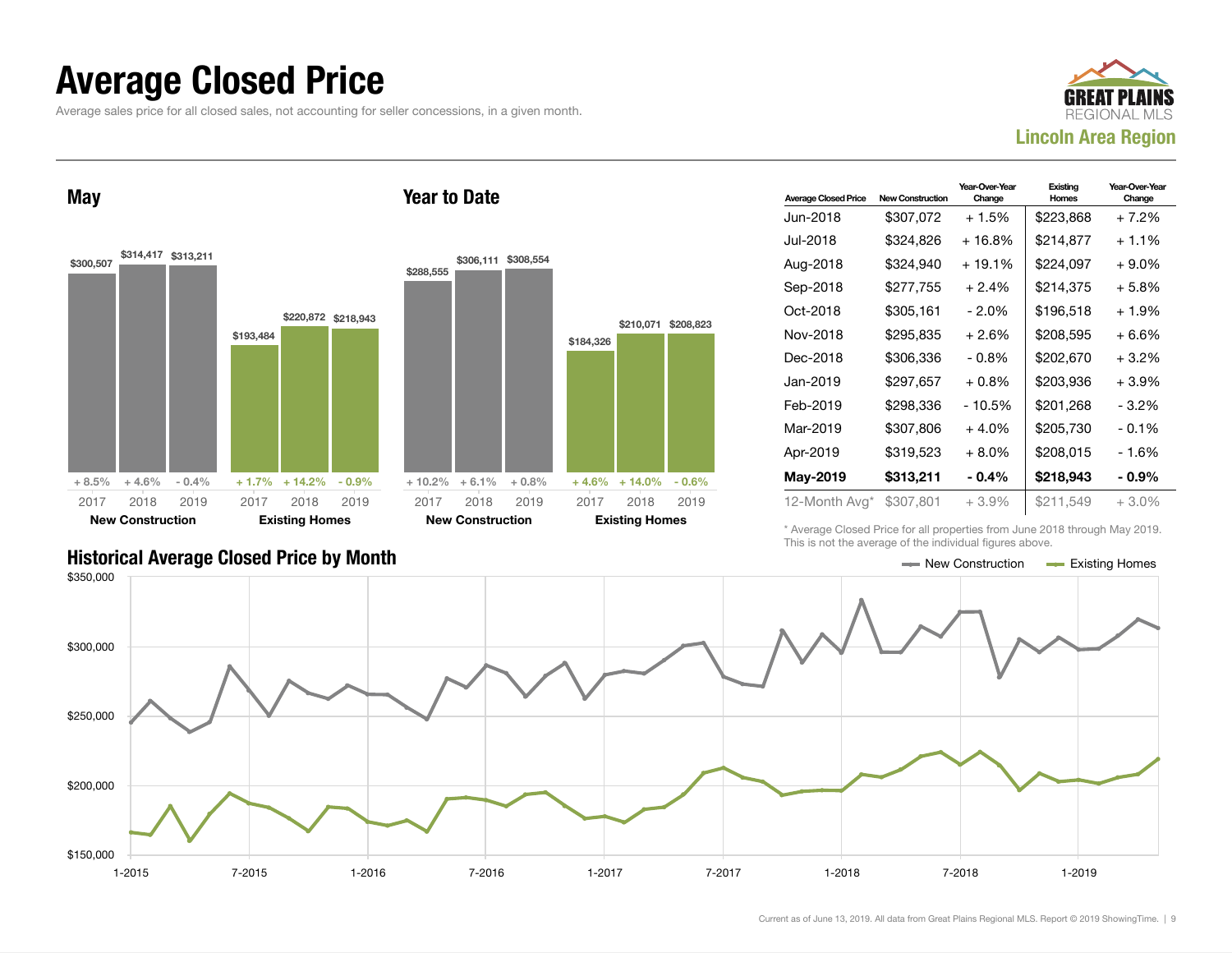### Percent of List Price Received

Percentage found when dividing a property's sales price by its most recent list price, then taking the average for all properties sold in a given month, not accounting for seller concessions.





| storical Percent of List Price Received by Month |  |  |
|--------------------------------------------------|--|--|

| Pct. of List Price<br>Received | <b>New Construction</b> | Year-Over-Year<br>Change | Existing<br>Homes | Year-Over-Year<br>Change |
|--------------------------------|-------------------------|--------------------------|-------------------|--------------------------|
| Jun-2018                       | 100.7%                  | $+0.4%$                  | 99.3%             | $+0.1%$                  |
| Jul-2018.                      | 100.7%                  | $-0.3%$                  | 99.6%             | $+0.7\%$                 |
| Aug-2018                       | 100.4%                  | $-0.2\%$                 | 99.2%             | $+0.6%$                  |
| Sep-2018                       | 101.1%                  | $+0.7%$                  | 98.9%             | $+0.4%$                  |
| Oct-2018                       | 101.1%                  | $+0.9\%$                 | 97.9%             | - 0.6%                   |
| Nov-2018                       | 99.7%                   | $-1.7%$                  | 97.8%             | - 0.6%                   |
| Dec-2018                       | 100.2%                  | $-1.1%$                  | 97.3%             | $-0.6%$                  |
| Jan-2019                       | 100.1%                  | - 1.0%                   | 97.7%             | $+0.1%$                  |
| Feb-2019                       | 100.5%                  | $+0.3%$                  | 97.6%             | - 0.8%                   |
| Mar-2019                       | 100.6%                  | $-0.6%$                  | 98.0%             | $-1.2%$                  |
| Apr-2019                       | 100.5%                  | $+0.4%$                  | 98.5%             | - 0.6%                   |
| May-2019                       | 101.4%                  | $+0.8\%$                 | 99.4%             | $-0.5\%$                 |
| 12-Month Avg*                  | 100.6%                  | $-0.1\%$                 | 98.6%             | $-0.2%$                  |

\* Pct. of List Price Received for all properties from June 2018 through May 2019. This is not the average of the individual figures above.

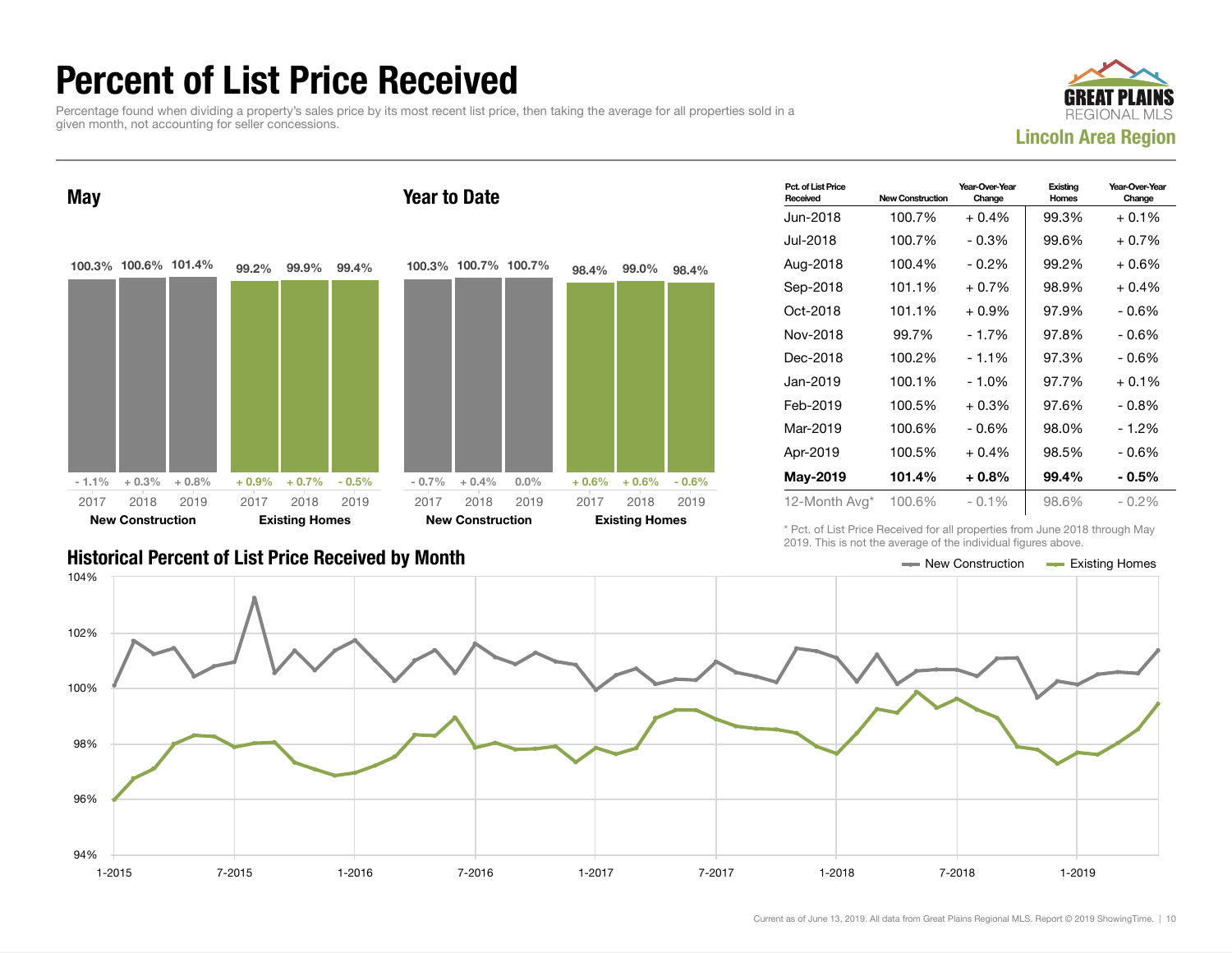## Housing Affordability Index

This index measures housing affordability for the region. For example, an index of 120 means the median household income is 120% of what is necessary to qualify for the median-priced home under prevailing interest rates. A higher number means greater affordability.



Year-Over-Year Change

Existing Homes



| Jan-2019<br>105<br>$-6.3%$<br>Feb-2019<br>108<br>$+10.2%$<br>Mar-2019<br>107<br>$+2.9%$<br>Apr-2019<br>95<br>$-7.8%$<br>May-2019<br>104<br>$-5.5%$<br>$-6.8%$<br>$-9.4%$<br>$-16.5%$<br>$-5.5%$<br>$-6.5%$<br>$-13.9%$<br>$-2.9%$<br>$-0.9%$<br>$-4.5%$<br>$-6.3%$<br>$-12.7%$<br>$-1.1%$<br>12-Month Avg<br>104<br>$-10.3%$<br>2018<br>2018<br>2019<br>2018<br>2019<br>2018<br>2019<br>2017<br>2019<br>2017<br>2017<br>2017<br><b>New Construction</b><br><b>Existing Homes</b><br><b>New Construction</b><br><b>Existing Homes</b><br>- New Construction | 177<br>186<br>183<br>170<br>168<br>171 | $-9.2%$<br>$+1.1%$<br>$+3.4%$<br>$-1.7%$<br>$-2.9%$<br>$-9.5%$ |
|------------------------------------------------------------------------------------------------------------------------------------------------------------------------------------------------------------------------------------------------------------------------------------------------------------------------------------------------------------------------------------------------------------------------------------------------------------------------------------------------------------------------------------------------------------|----------------------------------------|----------------------------------------------------------------|
| <b>Historical Housing Affordability Index by Month</b><br>300<br>250                                                                                                                                                                                                                                                                                                                                                                                                                                                                                       |                                        |                                                                |
|                                                                                                                                                                                                                                                                                                                                                                                                                                                                                                                                                            |                                        |                                                                |
|                                                                                                                                                                                                                                                                                                                                                                                                                                                                                                                                                            |                                        |                                                                |
|                                                                                                                                                                                                                                                                                                                                                                                                                                                                                                                                                            |                                        |                                                                |
|                                                                                                                                                                                                                                                                                                                                                                                                                                                                                                                                                            |                                        |                                                                |
|                                                                                                                                                                                                                                                                                                                                                                                                                                                                                                                                                            |                                        |                                                                |
|                                                                                                                                                                                                                                                                                                                                                                                                                                                                                                                                                            |                                        |                                                                |
| 200<br>150<br>100                                                                                                                                                                                                                                                                                                                                                                                                                                                                                                                                          | Existing Homes                         |                                                                |
|                                                                                                                                                                                                                                                                                                                                                                                                                                                                                                                                                            |                                        |                                                                |

1-2015 7-2015 1-2016 7-2016 1-2017 7-2017 1-2018 7-2018 1-2019

50

100

150

200

250

300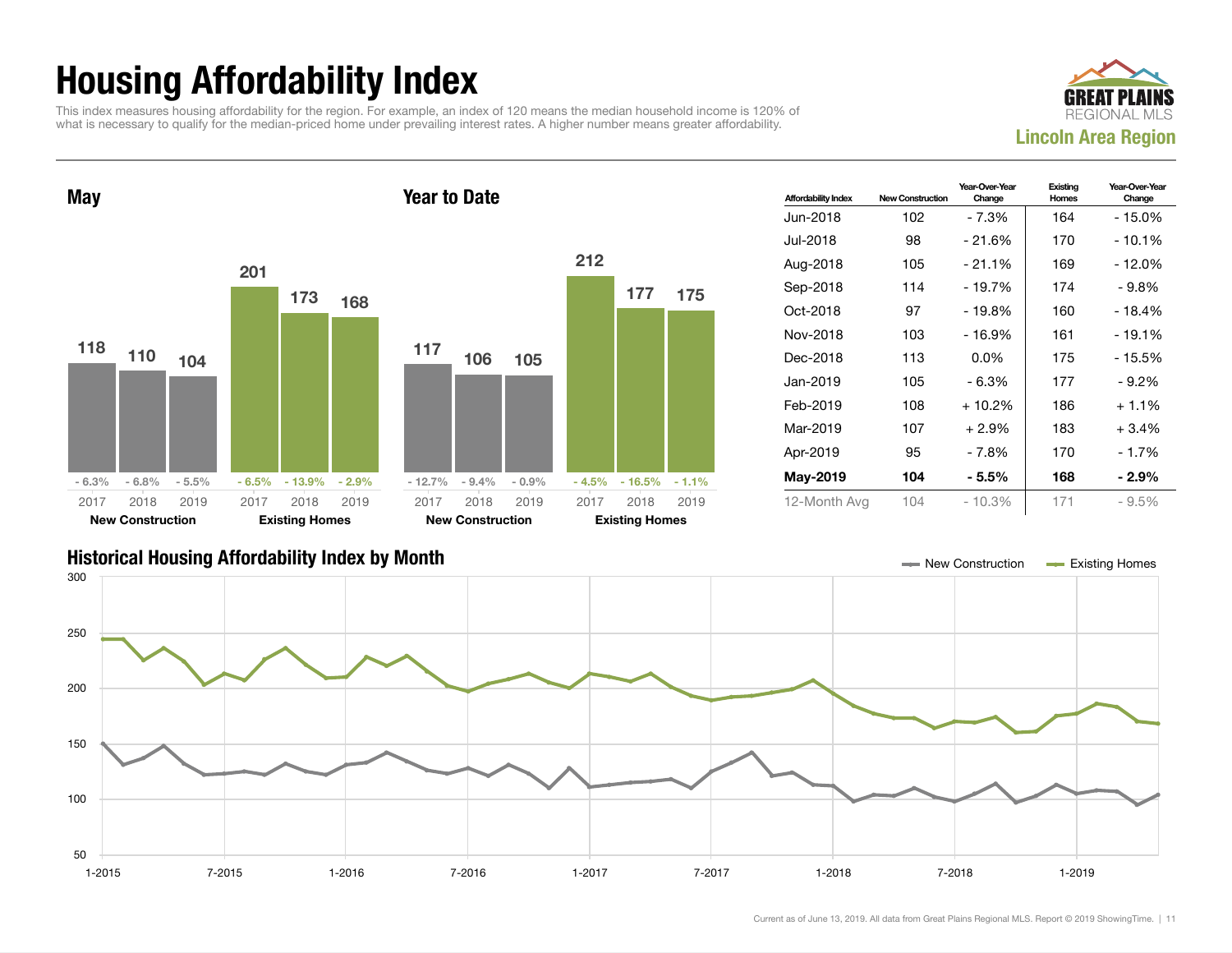### Inventory of Homes for Sale

The number of properties available for sale in active status at the end of a given month.





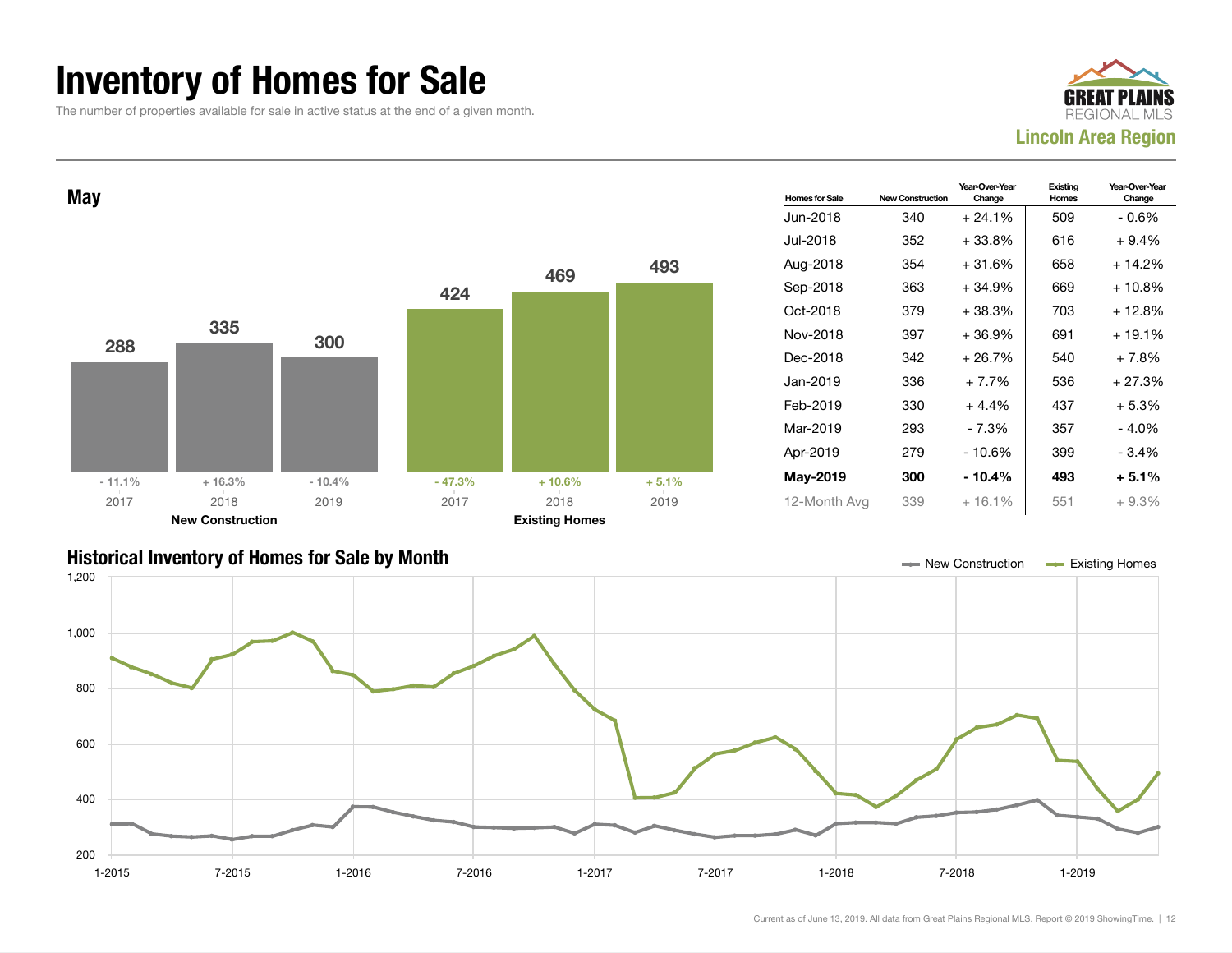### Months Supply of Inventory

The inventory of homes for sale at the end of a given month, divided by the average monthly pending sales from the last 12 months.





| <b>Months Supply</b> | <b>New Construction</b> | Year-Over-Year<br>Change | Existing<br>Homes | Year-Over-Year<br>Change |
|----------------------|-------------------------|--------------------------|-------------------|--------------------------|
| Jun-2018             | 5.7                     | $+35.7%$                 | 1.6               | $0.0\%$                  |
| Jul-2018             | 5.7                     | $+42.5%$                 | 2.0               | $+11.1%$                 |
| Aug-2018             | 5.6                     | $+33.3%$                 | 2.1               | + 16.7%                  |
| Sep-2018             | 5.8                     | $+38.1%$                 | 2.1               | + 10.5%                  |
| Oct-2018             | 6.0                     | $+39.5%$                 | $2.2\,$           | $+10.0%$                 |
| Nov-2018             | 6.2                     | $+34.8%$                 | $2.2\,$           | + 22.2%                  |
| Dec-2018             | 5.3                     | $+20.5%$                 | 1.7               | $+6.3%$                  |
| Jan-2019             | 5.1                     | $0.0\%$                  | 1.7               | $+30.8%$                 |
| Feb-2019             | 5.1                     | - 3.8%                   | 1.4               | $+7.7%$                  |
| Mar-2019             | 4.7                     | $-11.3%$                 | 1.1               | - 8.3%                   |
| Apr-2019             | 4.5                     | $-16.7%$                 | 1.2               | - 7.7%                   |
| May-2019             | 5.1                     | - 10.5%                  | 1.5               | $0.0\%$                  |
| 12-Month Avg*        | 5.4                     | $+14.0%$                 | 1.7               | $+8.9%$                  |

\* Months Supply for all properties from June 2018 through May 2019. This is not the average of the individual figures above.